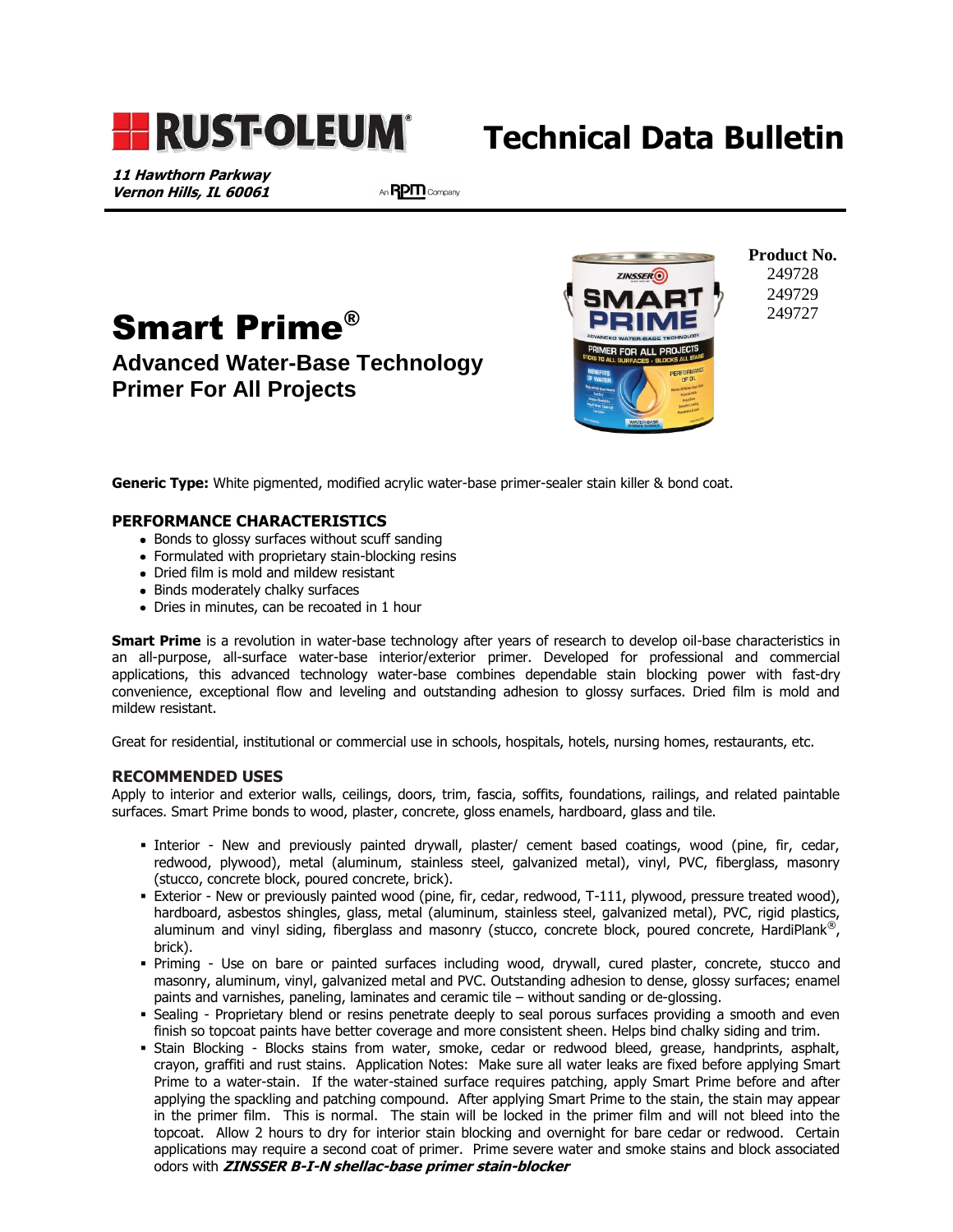- Mold & Mildew Resistance Resists the growth of mold and mildew on the primer film.
- Cedar & Redwood Bleed Traps tannins in the primer film to prevent them from 'bleeding' into the finish coat. Allow to dry overnight before applying topcoat. Very porous woods may require two coats before topcoat.

**Chalky Siding:** Contains chalk-binding resins for use on moderately chalked aluminum or previously painted siding and trim.

**Glossy Surfaces:** Adheres to glossy enamel paints and clear finishes, Formica®, Masonite®, PVC, fiberglass, vinyl – even ceramic tile – without pre-sanding or surface de-glossing.

**Surface Preparation:** Surfaces should be clean, dry, sound and free of dust, dirt, excessive chalky material, grime, grease, oil, wax, mildew, wallpaper adhesive or any contamination that may interfere with adhesion. If unsure, always wash surface with a household ammonia and water solution, appropriate cleaning solution, or solvent (Do not use TSP as a cleaner). Remove any unsoundly adhered coatings. Sand any remaining paint film edges smooth with the surface. Lightly sand exposed exterior wood with 80 to 100 grit sandpaper to remove loose or weathered wood fibers. Attempt to remove existing stains by washing, sanding, scraping, etc. Kill exterior mildew with Zinsser JOMAX<sup>®</sup> House Cleaner and Mildew Killer. Bare wood that has been exposed for more than 4 weeks should be lightly sanded or abraded to remove weathered wood fibers. Countersink exposed nail heads and fill all nail holes and gouges with Ready Patch®. Remove interior mold and mildew before painting with a solution of one cup household bleach per gallon of water or a quality biocidal wash. Rinse well. Always wear protective clothing and goggles to prevent eye and skin contact with bleach. Do not mix ammonia or any other chemical with bleach solution. If you are concerned about mold and mildew behind walls, underneath flooring, in ventilation systems or other unseen areas, contact a professional who specializes in mold and mildew remediation. For commercial buildings and schools follow appropriate guidelines for mold removal. Remove rust and wipe metal with a cloth dampened in alcohol then apply a rust-inhibitive primer. Spot prime knots and sap streaks with Zinsser B-I-N® Primer-Sealer before priming full surface with Smart Prime®.

**WARNING!** If you scrape, sand or remove old paint, you may release lead dust. LEAD IS TOXIC. EXPOSURE TO LEAD DUST CAN CAUSE SERIOUS ILLNESS, SUCH AS BRAIN DAMAGE, ESPECIALLY IN CHILDREN. PREGNANT WOMEN SHOULD ALSO AVOID EXPOSURE. Wear a NIOSH-Approved respirator to control lead exposure. Clean up Carefully with a HEPA vacuum and a wet mop. Before you start, find out how to protect yourself and your family by contacting the National Lead Information Hotline at 1-800-424-LEAD or log on to [www.epa.gov/lead.](http://www.epa.gov/lead)

**Application Conditions:** Apply when air and surface temperature is between 50° and 90° F (10° and 32° C) and relative humidity is less than 85%. Substrate moisture content should not exceed 12%.

**Application Methods:** Shake or stir before using. In most cases only one coat is necessary to prime most surfaces. If excessive absorption occurs over very porous substrates a second coat may be necessary. Spot priming is recommended only under high-hiding topcoat paints. For best results, prime entire surface before painting. Keep container closed when not in use.

- Brush, Roller or Pad Use synthetic (nylon, polyester or blend)
- Airless Sprayer Use .017" tip @ 2000-2500 PSI
- Conventional Sprayer Spray at  $50 60$  PSI

**Tinting:** Add up to 2 oz. (59 ml) universal colorant per gallon. Tinting the primer toward the color of the topcoat helps it hide in one coat. For mid or deep-tone colors use Bulls Eye 1-2-3 DEEP TINT. (Note that the addition of universal colorant may prolong the dry time of this product)

**Thinning:** If thinning is necessary add no more than 10 fl. oz. (296 ml) clean water per gallon and stir thoroughly. Note that thinning the primer may affect its stain-blocking properties.

**Dry Time:** In most cases Smart Prime will dry to the touch in 30 minutes and can be recoated after 1 hour. The dry primer film develops full adhesion and hardness after it cures in 7 days. Lower temperatures, higher humidity and the addition of tint will prolong dry and cure time.

Coverage: Approx. 400 sq. ft. (37 m<sup>2</sup>) per gallon on smooth, painted, non-porous surfaces; 350 sq. ft. (33 m<sup>2</sup>) per gallon on rough, unpainted, porous surfaces. Application losses may vary according to the porosity of the substrate and the method of application and should be taken into account when estimating the quantity of product needed.

**Cleanup**: Clean up spills and drips with liquid detergent and warm water. If spills or drips have dried use denatured alcohol or ammoniated detergent to soften and remove primer. Wash application tools in a solution of detergent and